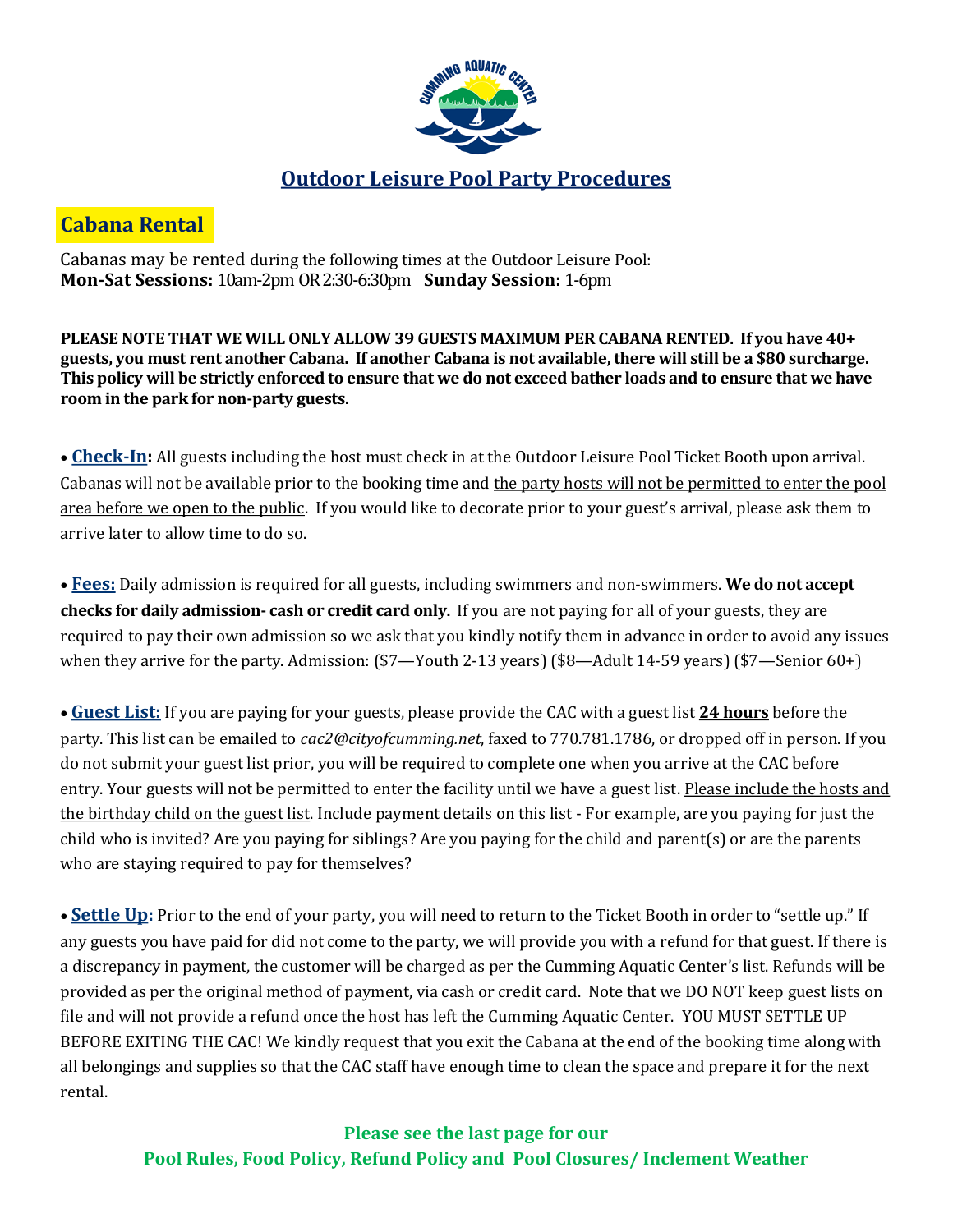

## **Outdoor Leisure Pool Party Procedures**

## **Activity Room Rental**

### **PLEASE NOTE THAT WE WILL ONLY ALLOW 25 GUESTS MAXIMUMPER ACTIVITY ROOM RENTED. If you have 26+ guests, you must rent another Activity Room.**

• **Check-In:** All guests, including the host, must check in at the Front Desk area in the main lobby upon arrival. Activity Rooms will not be available prior to the booking time. If you would like to decorate, please plan to book the room earlier than when your guests are set to arrive. If you would like to store items in the party room past the time it is booked for, please book the room later or you will be charged the rental fee of \$30 per room/hour.

• **Fees:** Daily admission is required for all guests, including swimmers and non-swimmers. **We do not accept checks for daily admission- cash or credit card only.** If you are not paying for all of your guests, they are required to pay their own admission so we ask that you kindly notify them in advance in order to avoid any issues when they arrive for the party. Admission: (\$7—Youth 2-13 years) (\$8—Adult 14-59 years) (\$7—Senior 60+).

• **Guest List:** If you are paying for your guests, please provide the CAC with a guest list **24 hours** before the party. This list can be emailed to *cac2@cityofcumming.net*, faxed to 770.781.1786, or dropped off in person. If you do not submit your guest list prior, you will be required to complete one when you arrive at the CAC before entry. Your guests will not be permitted to enter the facility until we have a guest list. Please include the hosts and the birthday child on the guest list. Include payment details on this list - For example, are you paying for just the child who is invited? Are you paying for siblings? Are you paying for the child and parent(s) or are the parents who are staying required to pay for themselves?

• **Settle Up:** Prior to the end of your party, you will need to return to the Front Desk in order to "settle up." If any guests you have paid for did not come to the party, we will provide you with a refund for that guest. If there is a discrepancy in payment, the customer will be charged as per the Cumming Aquatic Center's list. Refunds will be provided as per the original method of payment, via cash or credit card. Note that we DO NOT keep guest lists on file and will not provide a refund once the host has left the Cumming Aquatic Center. YOU MUST SETTLE UP BEFORE EXITING THE CAC! We kindly request that you exit the Activity Room at the end of the booking time along with all belongings and supplies so that the CAC staff have enough time to clean the space and prepare it for the next rental.

> **Please see the last page for our Pool Rules, Food Policy, Refund Policy and Pool Closures/ Inclement Weather**